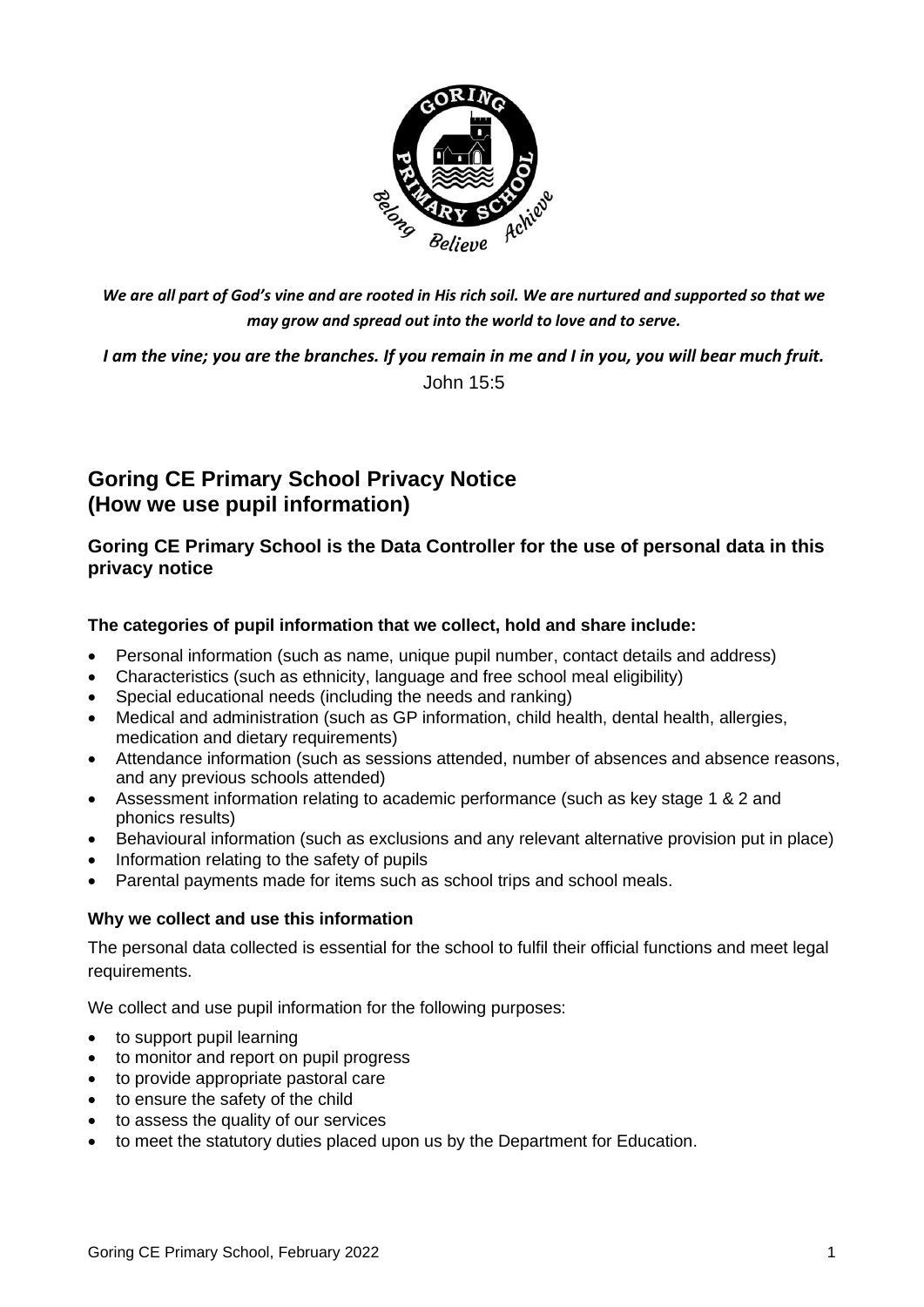## **The lawful basis on which we use this information**

Under the General Data Protection Regulation (GDPR), the lawful bases we rely on for processing pupil information are as follows.

We collect and use pupil information under Article 6 of the EU GDPR [http://www.privacy](http://www.privacy-regulation.eu/en/article-6-lawfulness-of-processing-GDPR.htm)[regulation.eu/en/article-6-lawfulness-of-processing-GDPR.htm.](http://www.privacy-regulation.eu/en/article-6-lawfulness-of-processing-GDPR.htm)

We apply paragraph 1 of Article 9 of the EU GDPR unless one of the exceptions under paragraph 2 applies [http://www.privacy-regulation.eu/en/article-9-processing-of-special-categories-of-personal](http://www.privacy-regulation.eu/en/article-9-processing-of-special-categories-of-personal-data-GDPR.htm)[data-GDPR.htm.](http://www.privacy-regulation.eu/en/article-9-processing-of-special-categories-of-personal-data-GDPR.htm)

Under the terms of the Education Act 1996, we supply specified census data to the Department for Education (DfE) [https://www.gov.uk/education/data-collection-and-censuses-for-schools.](https://www.gov.uk/education/data-collection-and-censuses-for-schools)

## **Collecting pupil information**

We collect pupil information via different methods. Parents complete registration forms when their child starts school and these are stored securely for the required period of time.

Pupil data is essential for the school's operational use. Whilst the majority of pupil information you provide to us is mandatory, some of it is provided to us on a voluntary basis. In order to comply with the General Data Protection Regulation, we will inform you whether you are required to provide certain pupil information to us or if you have a choice in this.

## **Storing pupil data**

We hold pupil data for as long as a pupil is at this school and then up to a maximum of seven years after they have left the setting. We do not hold data longer than is necessary.

For more information about the gathering, processing and secure storage of data, see the Data Protection Policy on the school website.

#### **Who we share pupil information with**

We routinely share pupil information with:

- schools that the pupils attend after leaving us
- the local authority
- the DfE
- school nurse service
- services that provide SEND support
- services that provide pastoral and pupil safety support.

#### **Why we share pupil information**

We do not share information about our pupils with anyone without consent unless the law and our policies allow us to do so.

We share pupil data with the DfE on a statutory basis. This data sharing underpins school funding and educational attainment policy and monitoring.

#### **The Department for Education**

The DfE collects personal data from educational settings and local authorities via various statutory data collections. We are required to share information about our pupils with the Department for Education (DfE) either directly or via our local authority for the purpose of those data collections, under section 3 of The Education (Information About Individual Pupils) (England) Regulations 2013.

All data is transferred securely and held by DfE under a combination of software and hardware controls, which meet the current [government security policy framework.](https://www.gov.uk/government/publications/security-policy-framework)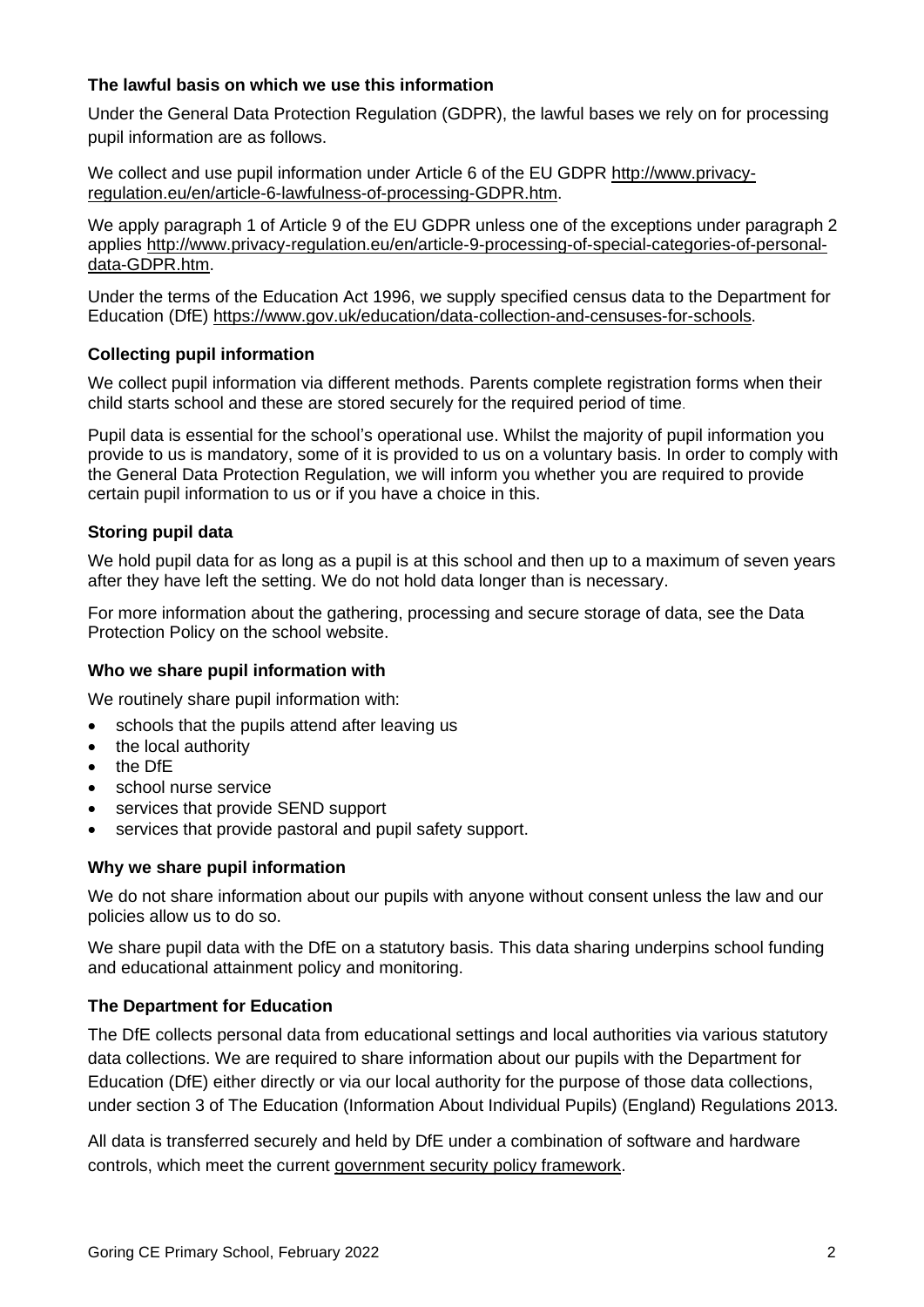For more information, please see 'How Government uses your data' section below.

## **Local Authorities**

We may be required to share information about our pupils with the local authority to ensure that they can conduct their statutory duties under

• the [Schools Admission Code,](https://www.gov.uk/government/publications/school-admissions-code--2) including conducting Fair Access Panels.

## **Requesting access to your personal data**

Under data protection legislation, parents and pupils have the right to request access to information about them that we hold. To make a request for your personal information, or be given access to your child's educational record, contact the School Administrator, Mrs Sarah McKechnie (email: office.3803@goring.oxon.sch.uk or tel. 01491 872289).

You also have the right to:

- request the deletion or removal of personal data where there is no compelling reason for its continued processing
- restrict our processing of your personal data (i.e. permitting its storage but no further processing)
- object to direct marketing (including profiling) and processing for the purposes of scientific/historical research and statistics
- not to be subject to decisions based purely on automated processing where it produces a legal or similarly significant effect on you
- have your personal data rectified if it is inaccurate or incomplete

If you have a concern about the way we are collecting or using your personal data, we request that you raise your concern with us in the first instance. Alternatively, you can contact the Information Commissioner's Office at [https://ico.org.uk/concerns/.](https://ico.org.uk/concerns/)

For further information on how to request access to personal information held centrally by DfE, please see the 'How Government uses your data' section below.

#### **Withdrawal of consent and the right to lodge a complaint**

Where we are processing your personal data with your consent, you have the right to withdraw that consent. If you change your mind, or you are unhappy with our use of your personal data, please let us know by contacting the School Administrator, Mrs Sarah McKechnie (email: office.3803@goring.oxon.sch.uk or tel. 01491 872289).

#### **Last updated**

We may need to update this privacy notice periodically so we recommend that you revisit this information from time to time. This version was last updated on January 31st 2022.

#### **Contact**

If you would like to discuss anything in this privacy notice, please contact Mrs Sarah McKechnie (email: office.3803@goring.oxon.sch.uk or tel. 01491 872289).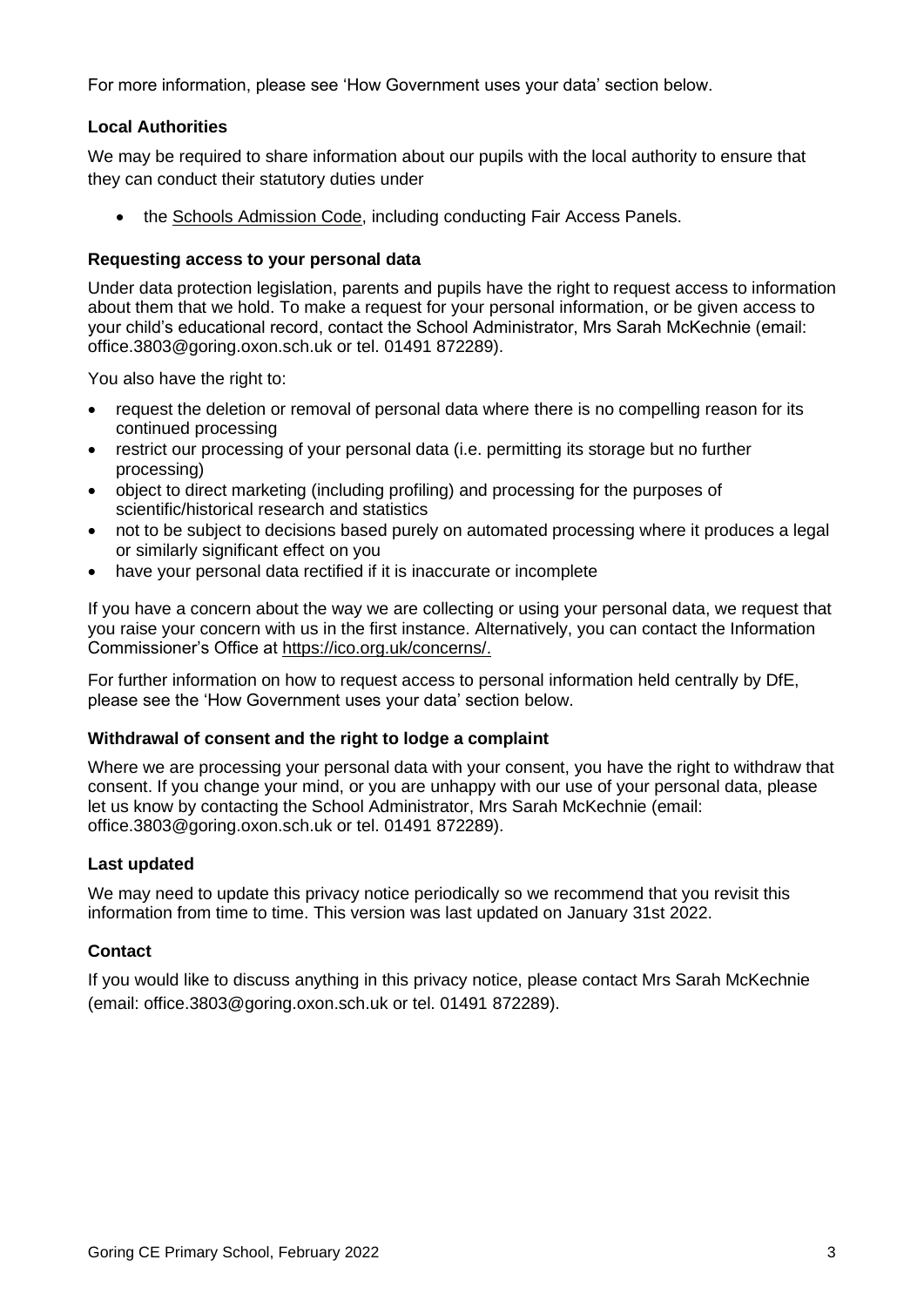#### **How Government uses your data**

The pupil data that we lawfully share with the DfE through data collections:

- underpins school funding, which is calculated based upon the numbers of children and their characteristics in each school;
- informs 'short-term' education policy monitoring and school accountability and intervention (for example, Pupil Progress measures);
- supports 'longer-term' research and monitoring of educational policy (for example, how certain subject choices go on to affect education or earnings beyond school).

#### **Data-collection requirements**

To find out more about the data collection requirements placed on us by the DfE (eg, via the school census) go to [https://www.gov.uk/education/data-collection-and-censuses-for-schools.](https://www.gov.uk/education/data-collection-and-censuses-for-schools)

## **The National Pupil Database (NPD)**

Much of the data about pupils in England goes on to be held in the National Pupil Database (NPD).

The NPD is owned and managed by the DfE and contains information about pupils in schools in England. It provides invaluable evidence on educational performance to inform independent research, as well as studies commissioned by the DfE. It is held in electronic format for statistical purposes. This information is securely collected from a range of sources including schools, local authorities and awarding bodies.

To find out more about the NPD, go to [https://www.gov.uk/government/publications/national-pupil](https://www.gov.uk/government/publications/national-pupil-database-user-guide-and-supporting-information)[database-user-guide-and-supporting-information.](https://www.gov.uk/government/publications/national-pupil-database-user-guide-and-supporting-information)

## **Sharing by the DfE**

The law allows the Department to share pupils' personal data with certain third parties, including:

- schools
- local authorities
- researchers
- organisations connected with promoting the education or wellbeing of children in England
- other government departments and agencies
- organisations fighting or identifying crime

For more information about the DfE's data-sharing process, please visit: [https://www.gov.uk/data](https://www.gov.uk/data-protection-how-we-collect-and-share-research-data)[protection-how-we-collect-and-share-research-data](https://www.gov.uk/data-protection-how-we-collect-and-share-research-data)

Organisations fighting or identifying crime may use their legal powers to contact DfE to request access to individual level information relevant to detecting that crime.

For information about which organisations the Department has provided pupil information, (and for which project) or to access a monthly breakdown of data share volumes with Home Office and the police please visit the following website: [https://www.gov.uk/government/publications/dfe-external](https://www.gov.uk/government/publications/dfe-external-data-shares)[data-shares](https://www.gov.uk/government/publications/dfe-external-data-shares)

## **How to find out what personal information DfE hold about you**

Under the terms of the Data Protection Act 2018, you are entitled to ask the DfE:

- if they are processing your personal data
- for a description of the data they hold about you
- the reasons they're holding it and any recipient it may be disclosed to
- for a copy of your personal data and any details of its source

If you want to see the personal data held about you by the DfE, you should make a 'subject access